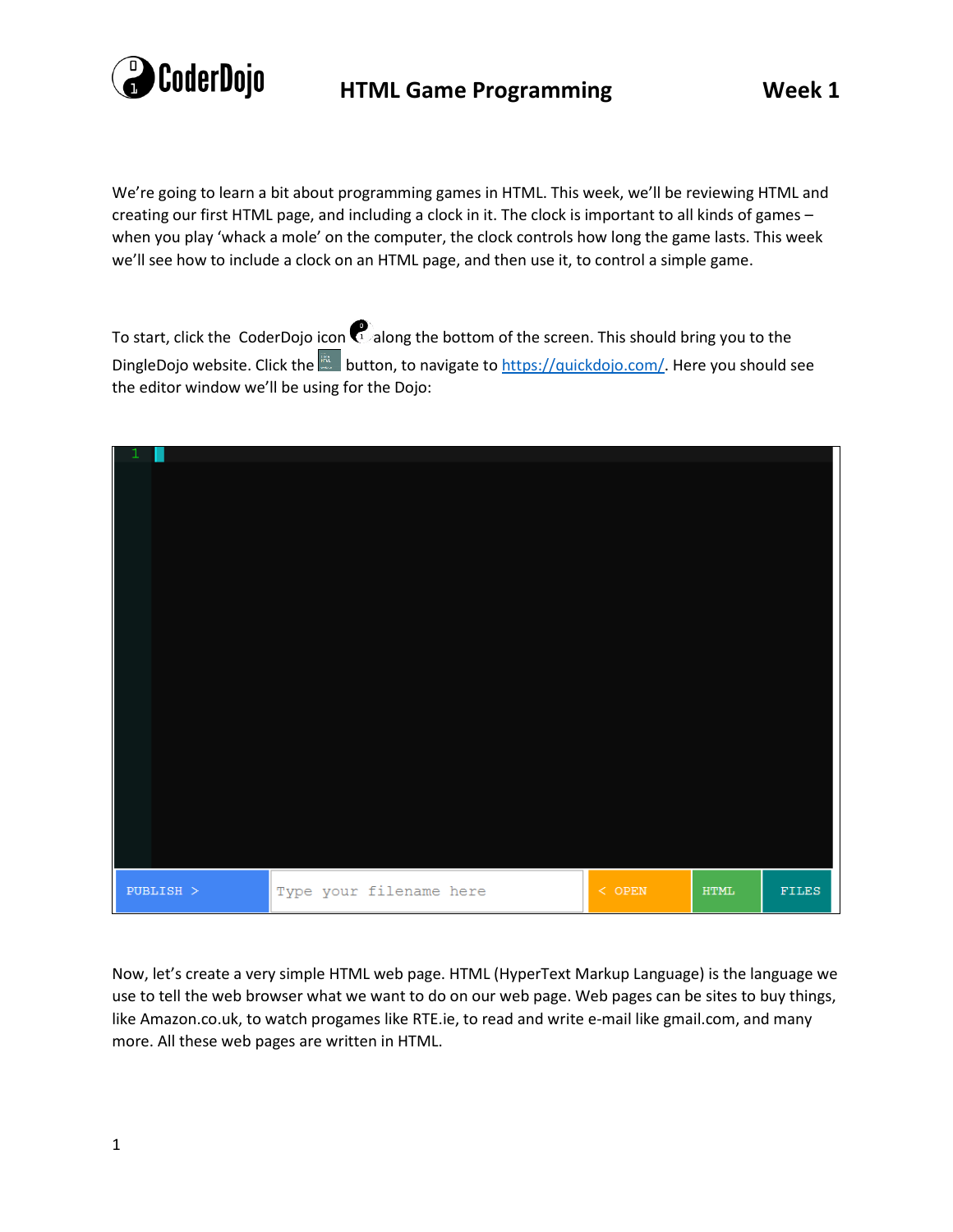

Type in the following into the editor.

<HTML>

<HEAD>

<TITLE>My clock page!</TITLE>

</HEAD>

<BODY>

<P>Hello! </P>

</BODY>

</HTML>

You should see the following in the editor window:



Type in a filename like 'SeamusFile1.html' and press PUBLISH. You should see your HTML page on your web browser.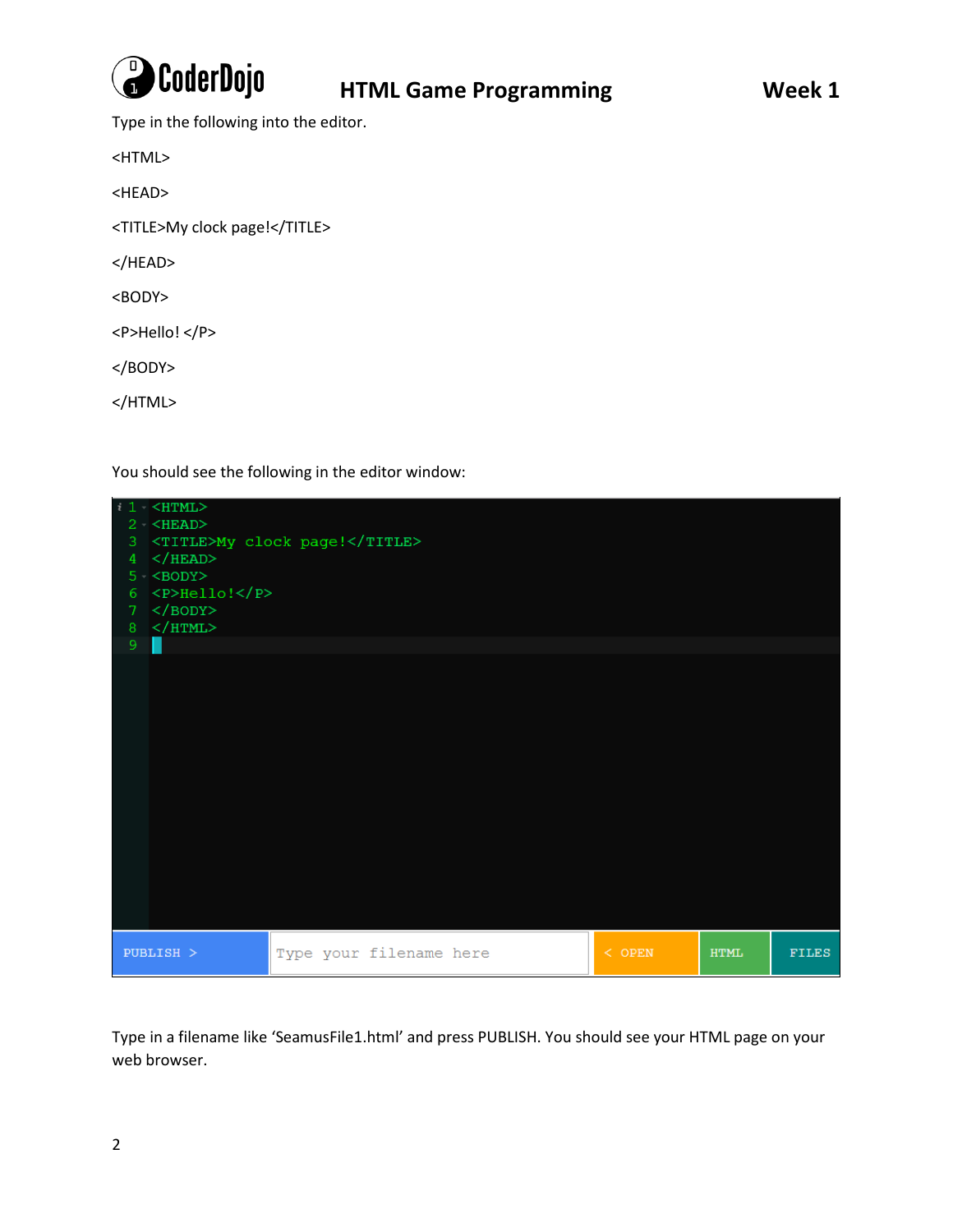

HTML files can contains all kinds of instructions in them. Each set of instructions to the browser, are controlled by tags, which are the words contained in angle-brackets '<' and '>'. All tags follow the same format – the starting tag, and the end of the tag. So, for example, <P>A paragraph!</P> is a paragraph of text in HTML.

Every HTML file starts with an <HTML> tag and ends with a closing </HTML> tag.

The <TITLE> tag tells the browser what title to display for your HTML page. <HEAD> contains the first section of your file, while <BODY> is the main part of the file, Tags can be on a single line, or span several lines as shown in the example.

For this Dojo, we'll be concerned mostly with two tags - <script> and <style>.

We will write our code under the <script> tag, in a language called Javascript. Javascript is widely used to program HTML pages to perform tasks, like clicking a clock or keeping a score in a game like 'whack-amole.' Style controls the colors, shapes and text properties in pages.

Let's start with a web page that shows a clock, that you control with a 'start' button: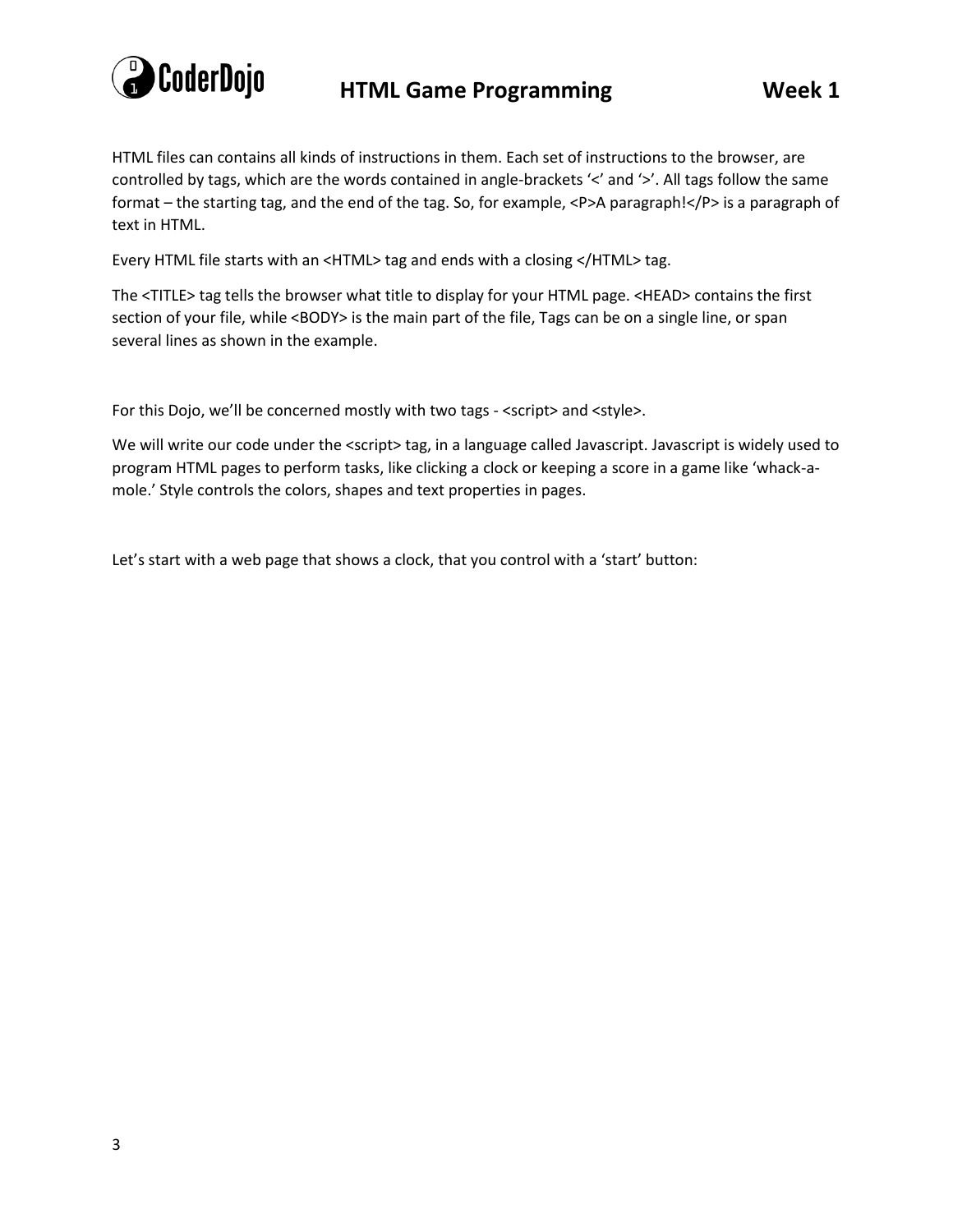

## **HTML Game Programming Week 1**

```
<html>
     <body>
     <div id="txt"></div>
     <p>Click "Try it". Some number of seconds passes, and you'll see 
an alert.</p>
     <button onclick="myFunction();">Try it</button>
     <script>
    var elapsedTime = 0; var t;
     function myFunction(){
         t = setInterval(moveClockTime, 25);
         setTimeout(myAlert, Math.floor(3001*Math.random()));
     }
     function myAlert() {
         alert('Hello');
         clearInterval(t);
     }
     function moveClockTime() {
         elapsedTime +=25;
         document.getElementById('txt').innerHTML =
         Math.floor(elapsedTime / 1000) + ":" + Math.floor(elapsedTime 
% 1000);
     }
     </script>
     </body>
     </html>
```
We've seen <html><br/>body> etc. already. New in this file, is the <div> tag <div id="txt"></div>

The <div> tag indicates a point of reference on the web page. It's a way to divide up web pages into different sections.

We also see

<button onclick="myFunction();">Try it</button>

This <button> tag says to the browser, that if this button is clicked, invoke the function 'myFunction', which is a Javascript function we wrote.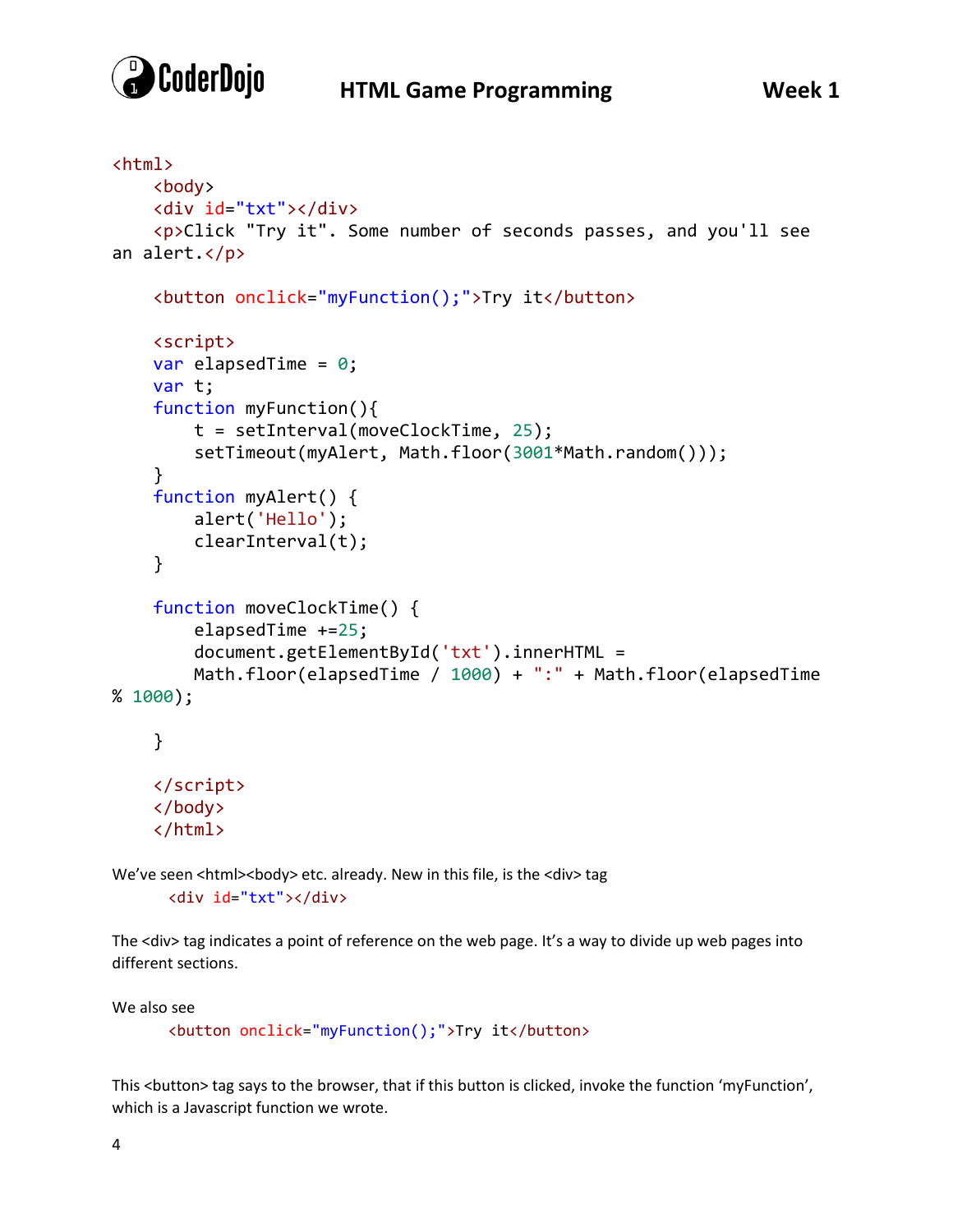

<script> is the Javascript tag.

Javascript is a programming language. You write programs in it to make the computer do something you want

• Javascript is widely used to program web pages

Javascript code is a sequence of statements

Statements come in two forms

- Function definitions
- Ordinary statements

Function definitions

- Functions are identified by the keyword function:
- function myFunction() is one we've written for our clock program

The myFunction function, has a lot of code in it, but it's not that scary! It contains some variable definitions, and some executable code.

Variable definitions tell the browser to set aside some small amounts of the computer's memory, to hold data, like numbers. In this web page, we see

var elapsedTime =  $0$ ;

The variable 'elapsedTime' will be used to hold the clock time from when the button labeled 'Try it!' is pressed. What's important to notice here, is that this instruction to the browser, called a 'statement' in Javascript, ends with a semi-colon ';'. Don't forget your semi-colons!

Variables can be modified through what's known as 'operations', which change the contents of a variable from one value to another. Mathematical operations are pretty common. Here, we see a bunch of ways to combine the variable 'x' and 'y' to put a value into the variable 'Z'.

- $Z = x + y$ ;
- $Z = x y$
- $Z = x * y;$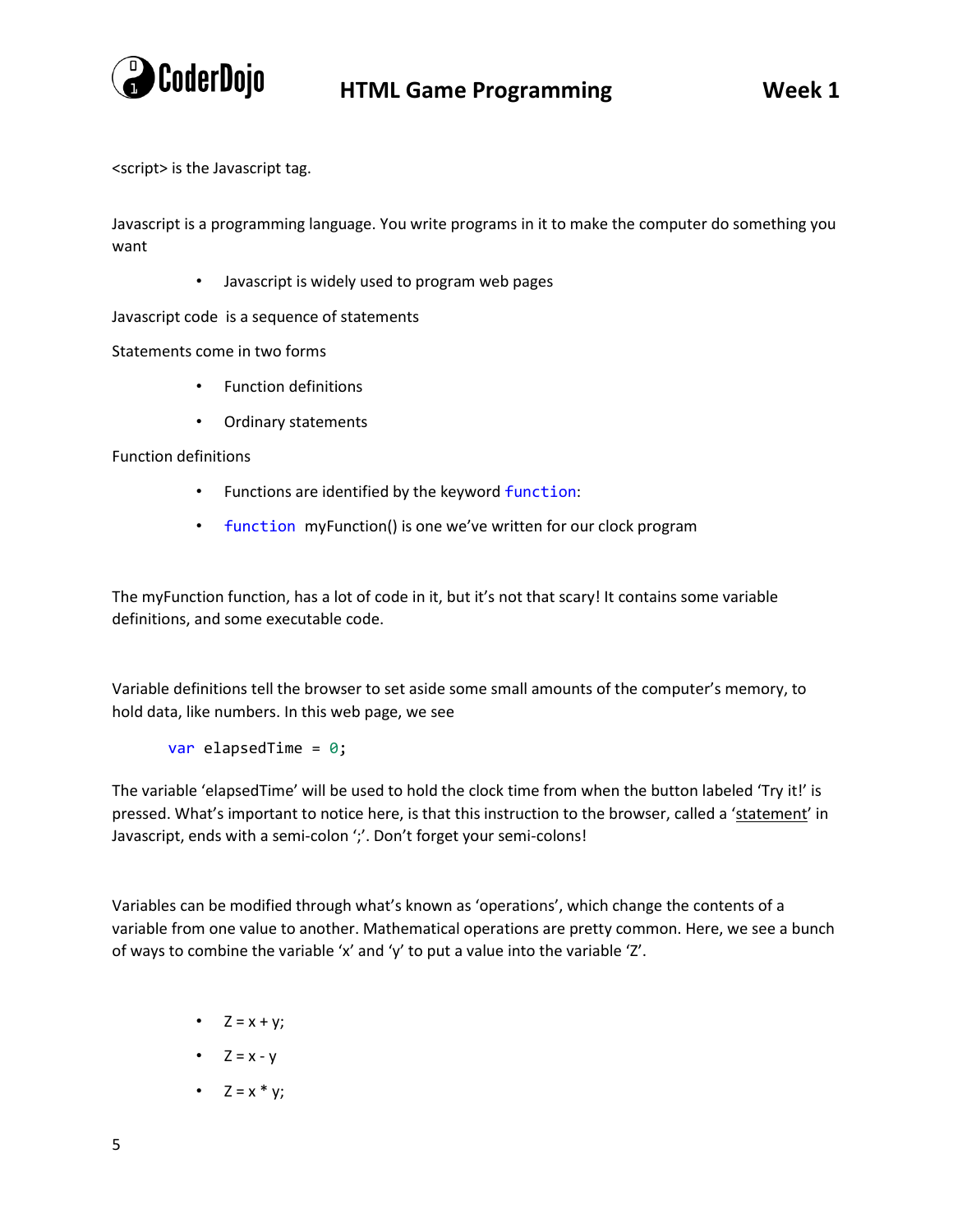

- $Z = x / y;$
- $Z = x \frac{1}{9}$  //remainder when x is divided by y

Sometimes, variables contain strings (though, not in the clock program we're looking at.) You can tie two strings together as if they were simple numbers, using the '+' sign, which we call 'concatenation:'

So here, the variable "S" is set to the value of 'my hovercraft is full of eels'

•  $S = "my$  hovercraft " + "is full of eels!"

Another way we can assign a value, to a variable, is by invoking another function.

Javascript has lots of builtin functions we'll be referencing throughout the Dojo. One group of them, is more advanced mathematical functions. In our example, we use the 'floor' function, which truncates the values after the decimal point, on the value returned by the function 'random' (which is a random number between 0 and 1. We multiple the value by 11, to get us a random number between 0 and 10:

 $Z = Math.float(Math.random() * 11);$ 

Most of the interesting 'stuff' in our program, is controlled by the builtin function setInterval, and the function we wrote called moveClockTime.

The function invocation

```
setInterval(moveClockTime,25)
```
Tells the web page to run the code in the function 'moveClockTime' every 25 milliseconds.

The function moveClockTime looks like this:

```
function moveClockTime() {
         elapsedTime +=25;
         document.getElementById('txt').innerHTML =
         Math.floor(elapsedTime / 1000) + ":" + Math.floor(elapsedTime 
% 1000);
     }
```
The function 'document.getElementById('txt').innerHTML' tells the browser to replace the contents of the web page contained in the element 'txt', with some value. In this case, the value is an elapsed time string in seconds, such as 1:5.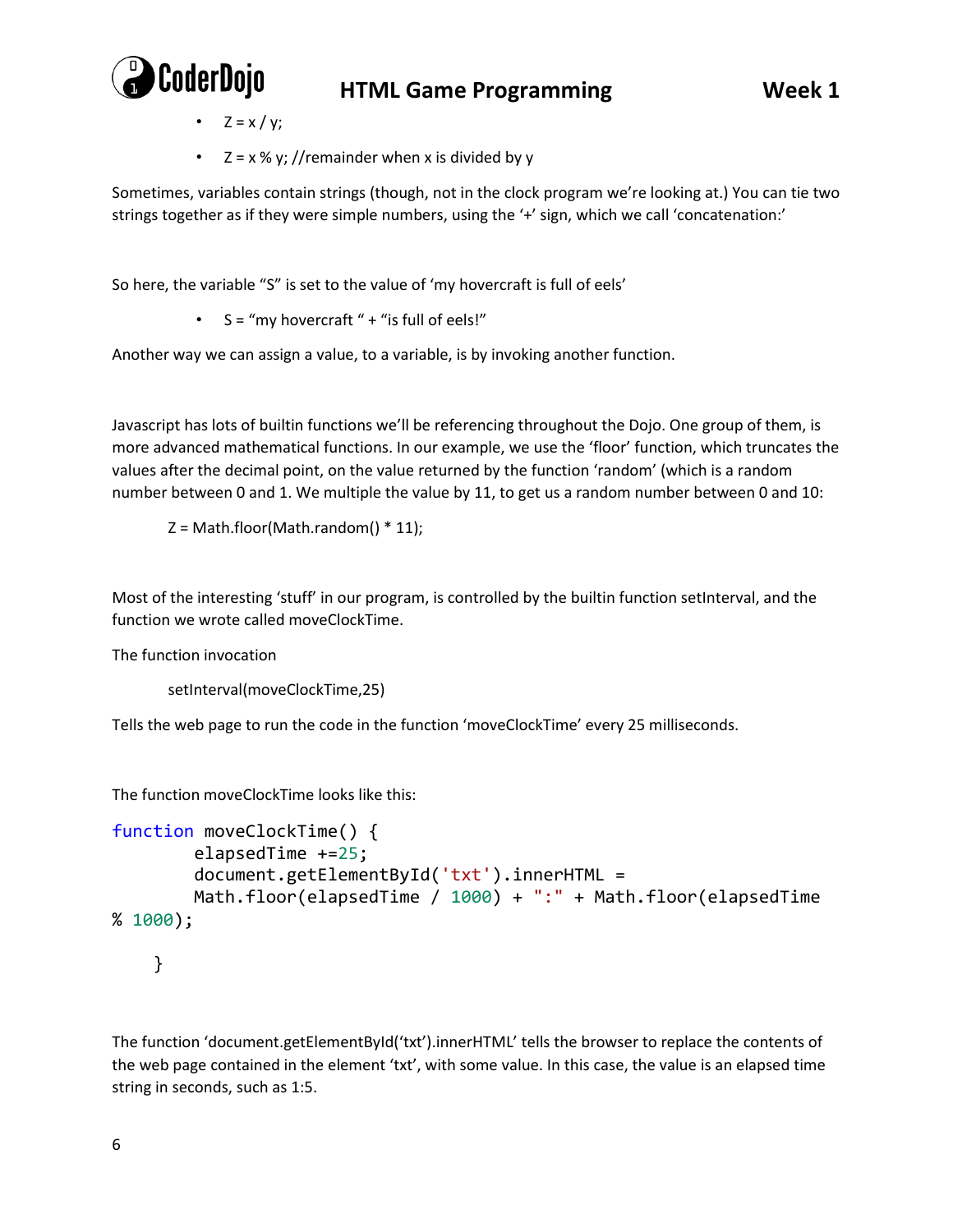

So, what the moveClockTime function is doing, is incremented the elapsed time since it was last run by the browser by 25 milliseconds, and turning that value into a string, putting it on the web page at the location of the <div> named 'txt'.

Other builtin functions used in this program, are setTimeout and alert. setTimeout clears a timer that was created by setInterval. alert shows a box at the top of the web page with a string you supply in it.

#### **Challenges**

Easy: Make the program run for 5 seconds every time you run it.

Hard: Add a second button, label it 'Stop! Stop!', and program it so that when pressed, the program stops running, and a different alert shows saying you made the program stop running.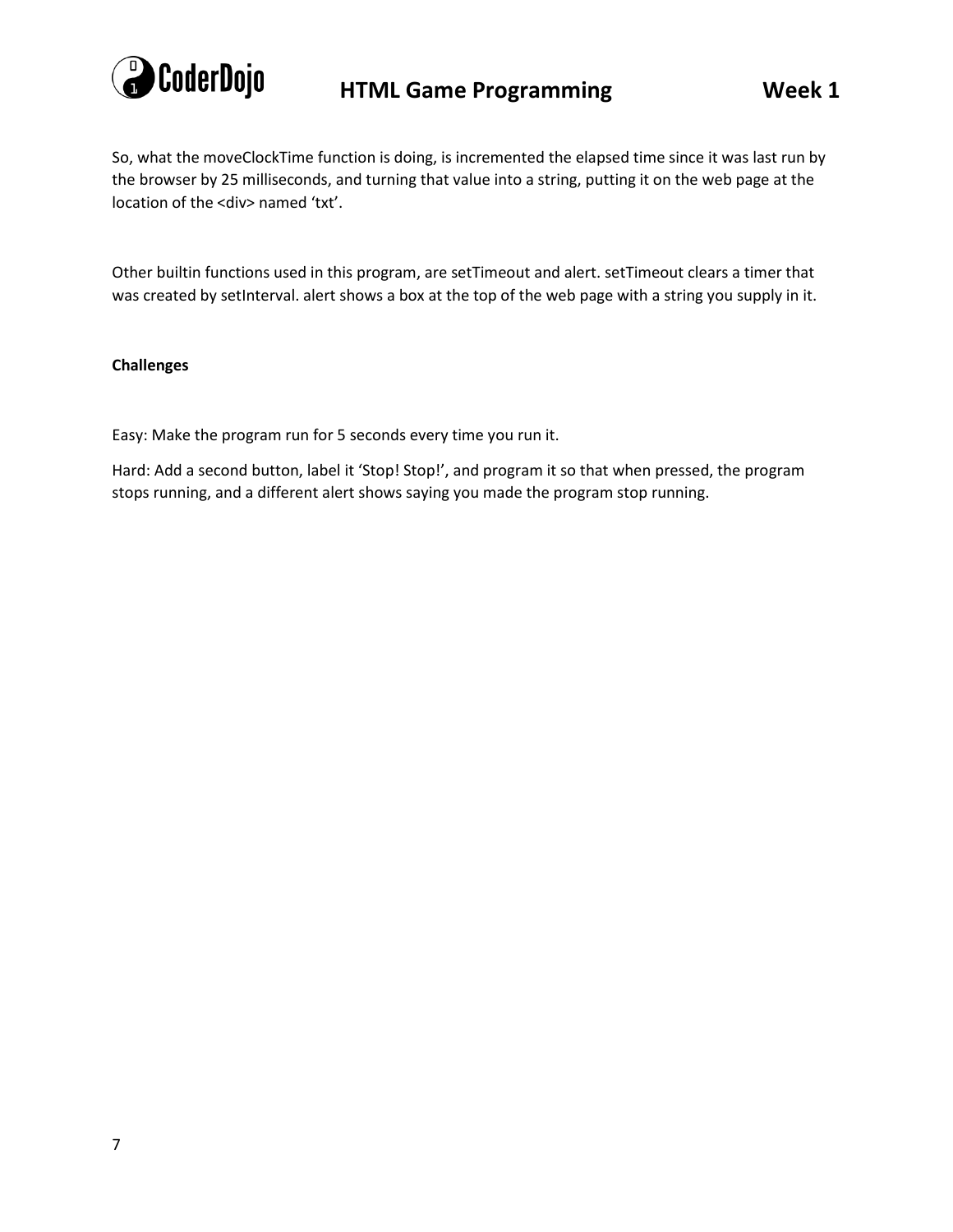

#### **Another Javascript example**

Web pages typically contain lots of text, in different typefaces or fonts. *Slanted,* underlined, or **boldfaced** letters are all features of different fonts. In the next example, we can see how to change text in different parts of a web page, by using a 'Cascading Style Sheet' (known as a 'css') with the HTML page. CSS is usually contained in a separate file whose filename ends in '.css'. In this example, we've embedded the css within the HTML page itself, in a section starting with <style> and ending with </style>. Type in the following code, save it to a new file and see what it does.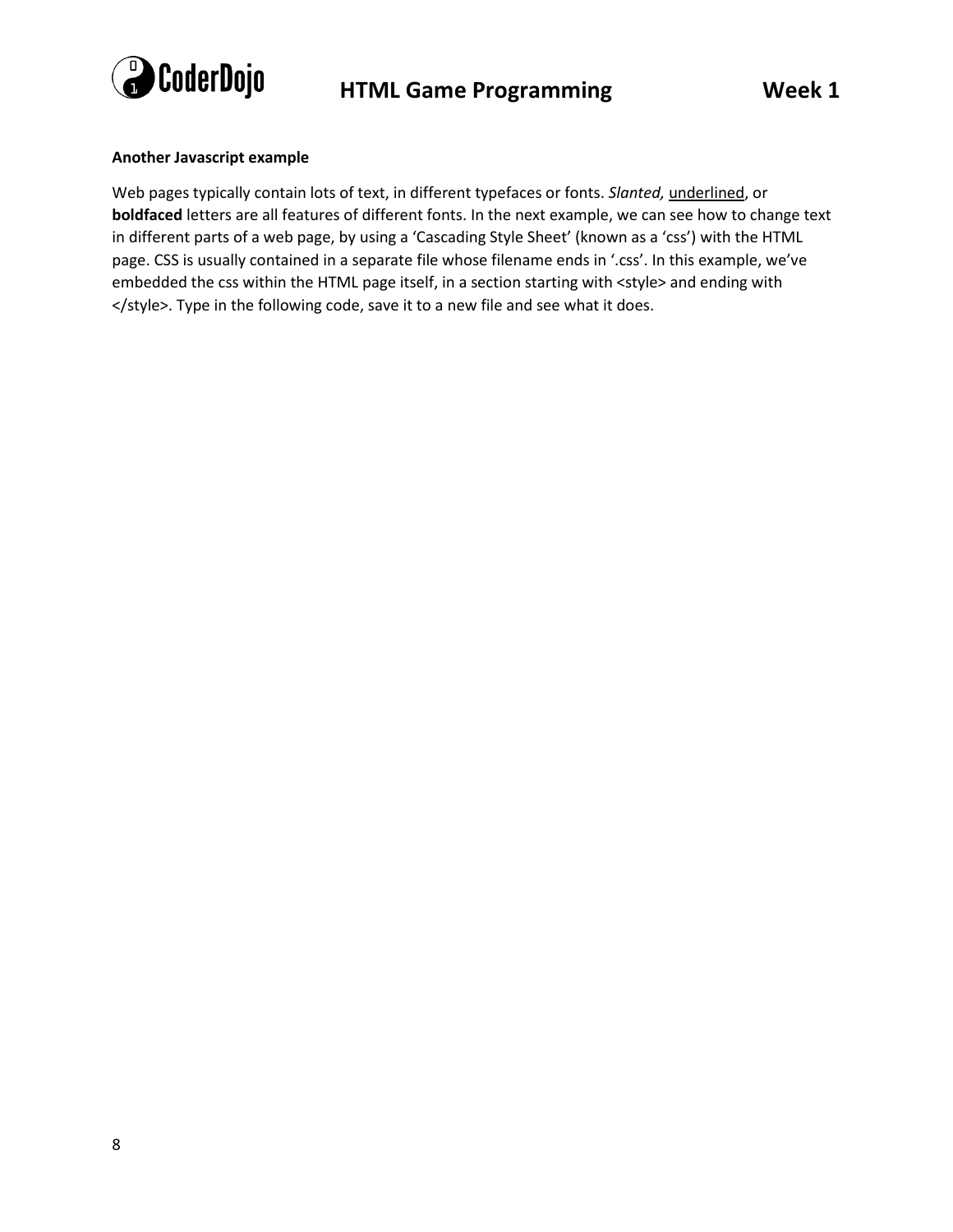

/>

```
<!DOCTYPE HTML>
<html lang="en">
<head>
     <title>Dojo Javascript</title>
     <meta name="author" content="">
     <meta http-equiv="content-type" content="text/html; charset=utf-8"
     <meta name="description" content="Javascript and Swahili" />
     <meta name="keywords" content="JS, Swahaili, Dates, Times, 
Different time Zones, Different Cultures" />
     <meta name="viewport" content="width=device-width, initial-
scale=1.0">
     <link href="https://quickdojo.com/lessonplans/HTMLWeek1Style.css"
rel="stylesheet" type="text/css">
</head>
<body>
     <h1 class="kells">Javascript Dates and Times</h1>
    \frac{1}{2} <div class="main">
         <p>Welcome to Javascript <strong><em>'Dates and 
Times'</em></strong>;
             <p>It is now <span class='time'>
<!--This script gets the time from your own computer, it obviously 
assumes you have your system time to the correct location-->
             <script>
```

```
var now = new Date(),
                  hours = now.getHours();
                  if (hours \langle 10 \rangle {
                hours = "0" + hours; }
                 minutes = now.getMinutes();
                   if (minutes < 10) {
                minutes = "0" + minutes; }
                document.write(hours + ":" + minutes )
            </script>
```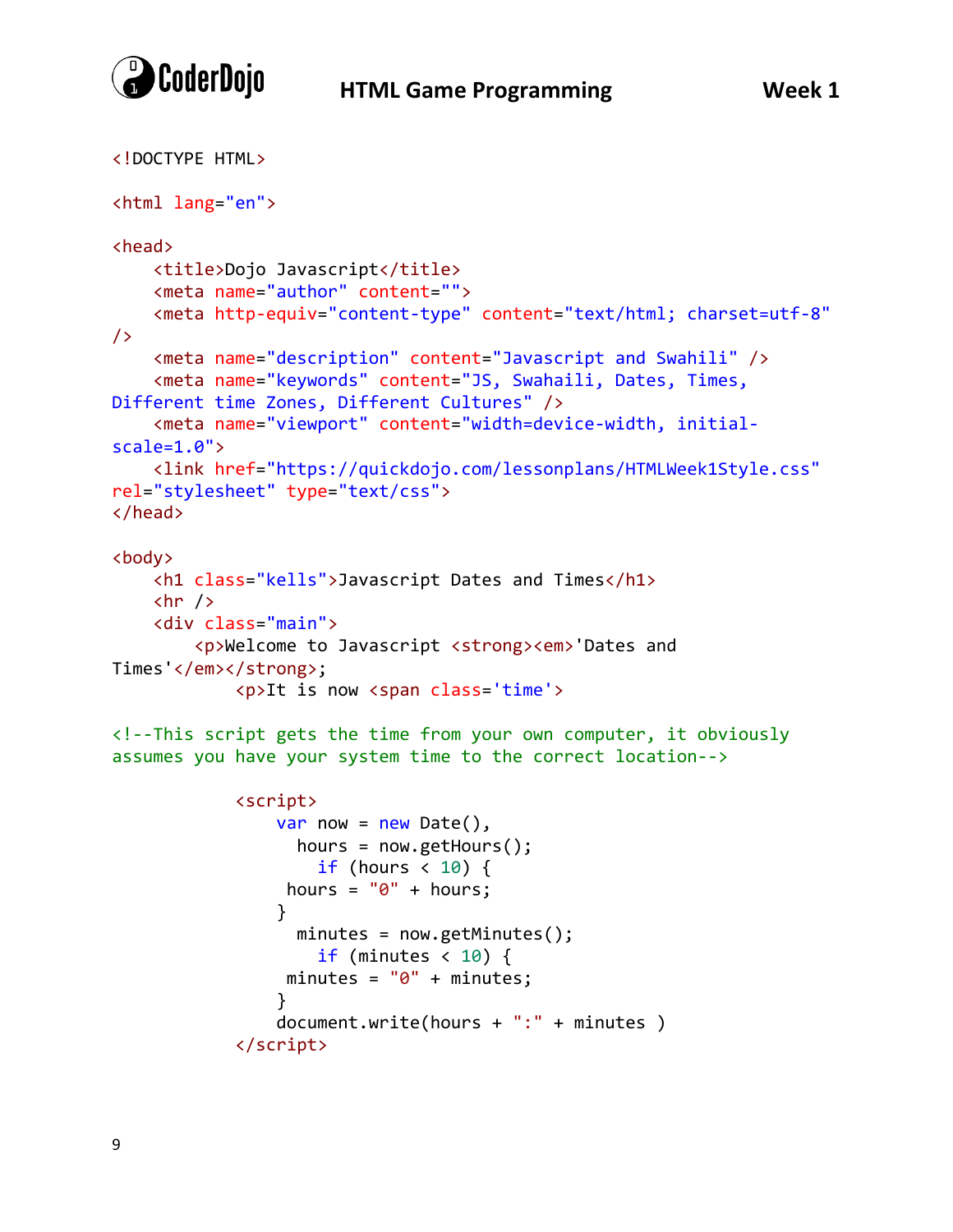

### **HTML Game Programming Week 1**

 </span> in Dingle. In Zanzibar, the clocks are 3 hours ahead of  $us.$  $\langle p \rangle$  It is interesting to note that in the Swahili culture the day starts at sunrise (unlike in the Arab world where the day starts at sunset, and in the Western world where the day starts at midnight). <br /><br /> Sunrise in Zanzibar, Tanzania and other other African countries being very near the Equator, happens every day at approximately 6:00 a.m. And for that reason, 6:00 a.m. is '0:00 in the morning' Swahili time.  $\frac{1}{2}$  /><br />By "Swahili time" we mean the time as 'Spoken' in Swahili.  $\frac{1}{2}$  /><br />So, the hands of a watch or clock meant to read Swahili time would always point to a number opposite to the number for the actual time as spoken in English. That is, the Swahili time (anywhere in the world, not just East Africa) is delayed by 6 hours <ul> <li>Therefore 7:00 a.m. is '1:00 a.m. in the morning' (saa moja asubuhi) Swahili time;</li> <li>midnight is '6:00 p.m. in the evening' (saa sita usiku) Swahili time.</li> <li>5:00 a.m. is '11:00 p.m. at night' (saa kumi na moja alfajiri) Swahili time.</li>  $\langle$ /ul> Note also that the Swahili time doesn't use 'noon' as the reference as in a.m. (before noon) and p.m. (after noon).  $\langle$ br  $/$  The time is spoken using 'alfajiri' which is the early morning time during which the light has started to shine but the sun has not yet risen ; 'asubuhi' which is the time between sunrise and a little before noon; 'mchana' which is from around noon to around 3:00 p.m.; 'alasiri' which is from around 3:00 p.m. to sunset; 'jioni' which is the entire time period from around 3:00 p.m. up to a little before 7:00 p.m.; and 'usiku' which is the entire time period from around 7:00 p.m. to early morning.  $\langle$ /p> So, <!--This script gets the time in another location, namely, Zanzibar--> <script> // function to calculate local time in a different city given the city's UTC offset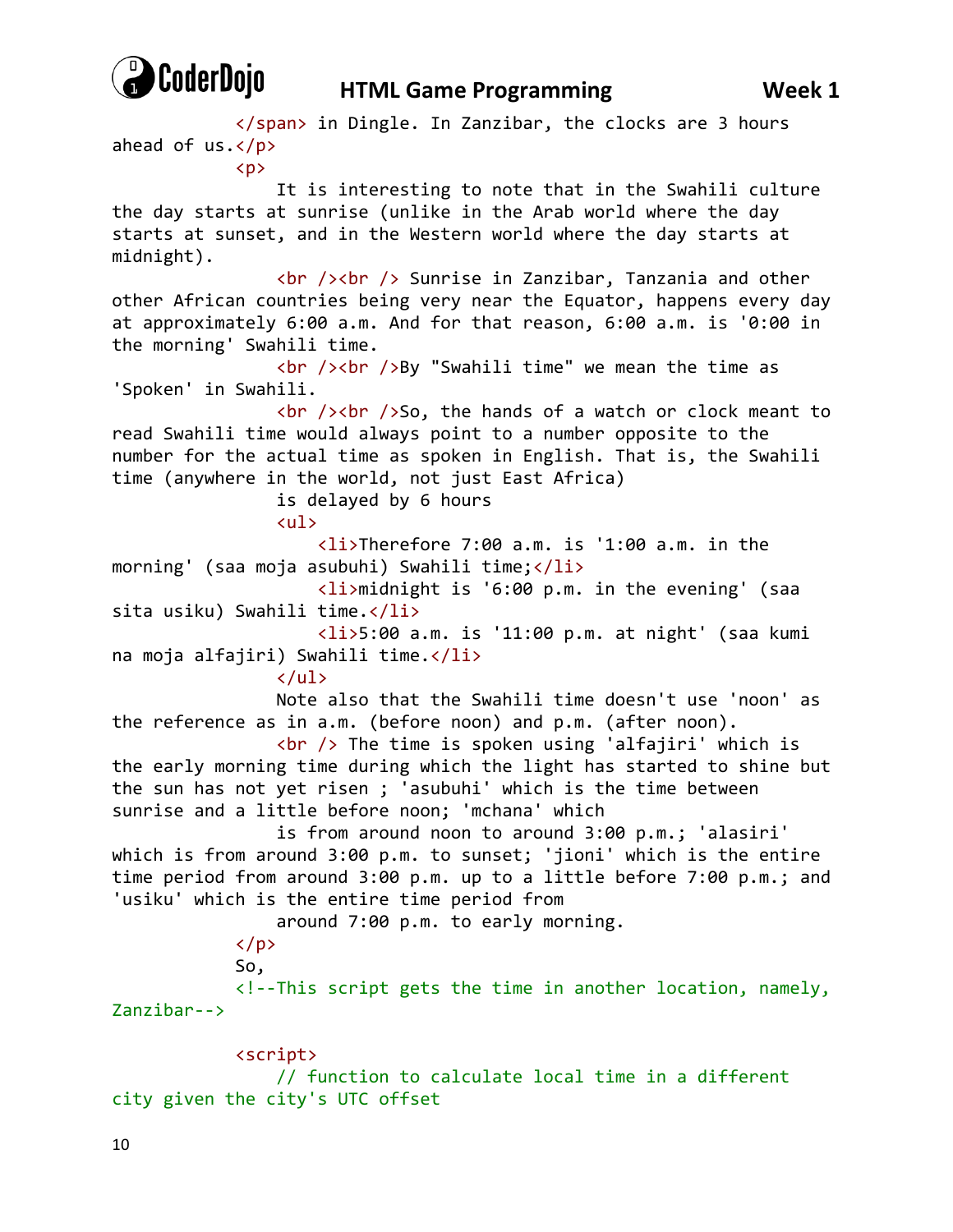

```
 function calcTime(city, offset) {
                     // create Date object for current location
                    now = new Date(); // convert to msec, add local time zone offset & 
get UTC time in msec
                    utc = now.getTime() + (now.getTimezoneOffset() *60000);
                     // create new Date object for different city using 
supplied offset
                    zt = new Date(ute + (3600000 * offset));st = new Date(ute - (3600000 * offset)); // return time in Zanzibar
                     return "The local time in " + city + " is now 
<span class='time'>" + zt.getHours() + ":" + zt.getMinutes() + 
"</span> (by Western clocks) and in Swhali spoken time it is <span 
class='time'>" + st.getHours() + ":" + st.getMinutes() + "</span>";
 }
                 // Print out result
                 document.write(calcTime('Zanzibar', '+3'));
             </script>
             <p>See if you can change the times and greetings in the 
javascript code to the Swahili words for that period of the day. When 
completed, you can fill in your name in the copyright notice with the 
full date (Day and Month).</p>
             <div class="afrika">
                 <script type="text/javascript">
                    var now = new Date();
                    if (now.getHours() >= 0 && now.getHours() < 2) {
                         document.write("<strong>Asubuhi nzuri sana! 
</strong>");
                     } else
                    if (now.getHours() >= 2 && now.getHours() < 8) {
                         document.write("<strong>Habari za 
asubuhi</strong>");
                     } else
                    if (now.getHours() >= 8 && now.getHours() < 14) {
                         document.write("<strong>Alasiri
```

```
nzuri</strong>");
```

```
 } else
```